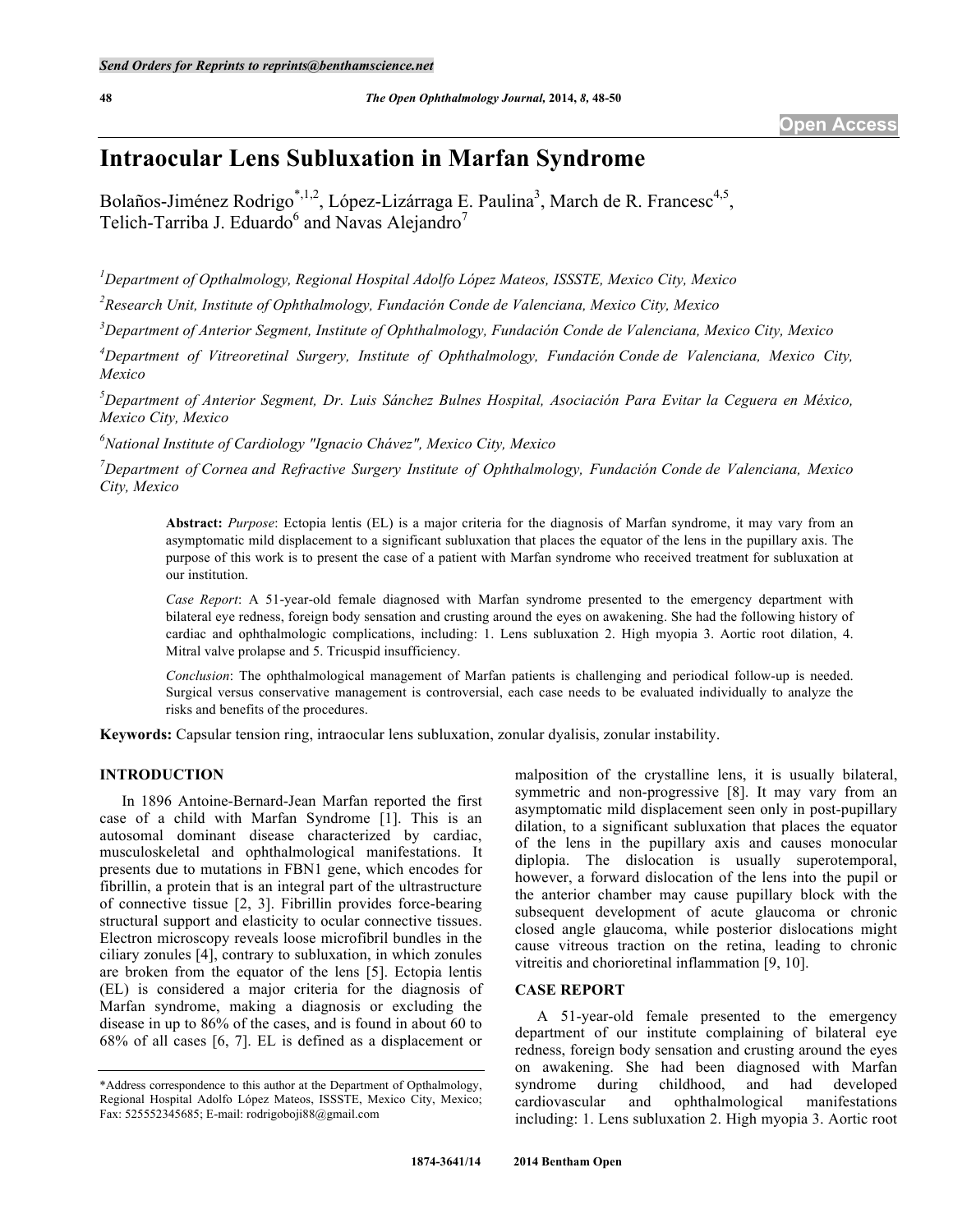dilation 4. Mitral valve prolapse and 5. Mild tricuspid insufficiency. Her ophthalmologic history includes high myopia of – 19.00 D in the right eye and -20.00 D in the left eye with use of hard contact lenses since 1975. Primary open angle glaucoma that required topical treatment with timolol 0.2 % b.i.d., brimonidine 0.1% b.i.d., and dorzolamide 2% b.i.d. She had also received laser photocoagulation for multiple retinal holes. In april 2006, she presented nasal superior lens subluxation and opacity on the right eye. She underwent phacoemulsification surgery in another institution, with placement of a capsular tension ring and subsequent surgical aphakia. In 2008, she also presented nasal superior lens subluxation of the left eye with lens opacity, a visual acuity of 20/400 (LogMAR) and a refraction of -20.00 diopters. She underwent phacoemulsification with insertion of a capsular tension ring along with an intraocular lens inside the bag.

On ophthalmologic examination the visual acuity of her right eye was 20/200 (1.00 LogMAR) that corrected to a visual capacity of 20/60 (0.48 LogMAR). Her refraction of this eye was of -2.00 diopters. On the left eye her visual acuity and visual capacity were 20/50 (0.40 LogMAR) and 20/25 (0.10 LogMAR) respectively, with a refraction of - 1.00 diopter. The Intraocular pressure measured at that moment was 10 mmHg on both eyes. On slit lamp examination of both eyes she presented eyelashes debris, with lid margin erythema, and increased yellowish secretion of the meibomian glands. On the right eye she presented a capsular tension ring embedded in a ruptured capsular bag and aphakia (Fig. **1**). On the left eye there were a capsular tension ring with an intraocular lens, both in the bag, which was displaced nasally and superiorly (Fig. **2**). On fundus examination of both eyes there was an oblique insertion of the optic disc, and one myopic crescent surrounding the optic nerve, posterior staphyloma, with optic nerve cupping and a concentrically diminished neuroretinal rim Figs. (**3**, **4**). There were also macular pigmentary abnormalities with a visible choroidal fundus in the posterior pole as well as in the periphery with a retinal hole surrounded by laser photocoagulation on the inferior half of the retina at 6 o' clock of the right eye and at 3 o' clock on the left eye.



**Fig. (1).** In this figure of the right eye under pupilar midriasis we can see in the anterior segment a capsular tension ring inside a ruptured capsular bag, and aphakia.



**Fig. (2).** In this figure of the left eye under pupilar midriasis we can see a subluxated nasally and superiorly along with a three piece intraocular lens inside the bag.



**Figs. (3, 4).** Fundus examination of both eyes under pupillary midriasis revealed an oblique insertion of the optic disc, with a myopic crescent, a posterior staphyloma, and it was also visible that the optic nerve was cupping. There was mild macular atrophy on both eyes and the peripheral fundus also presented important atrophy.